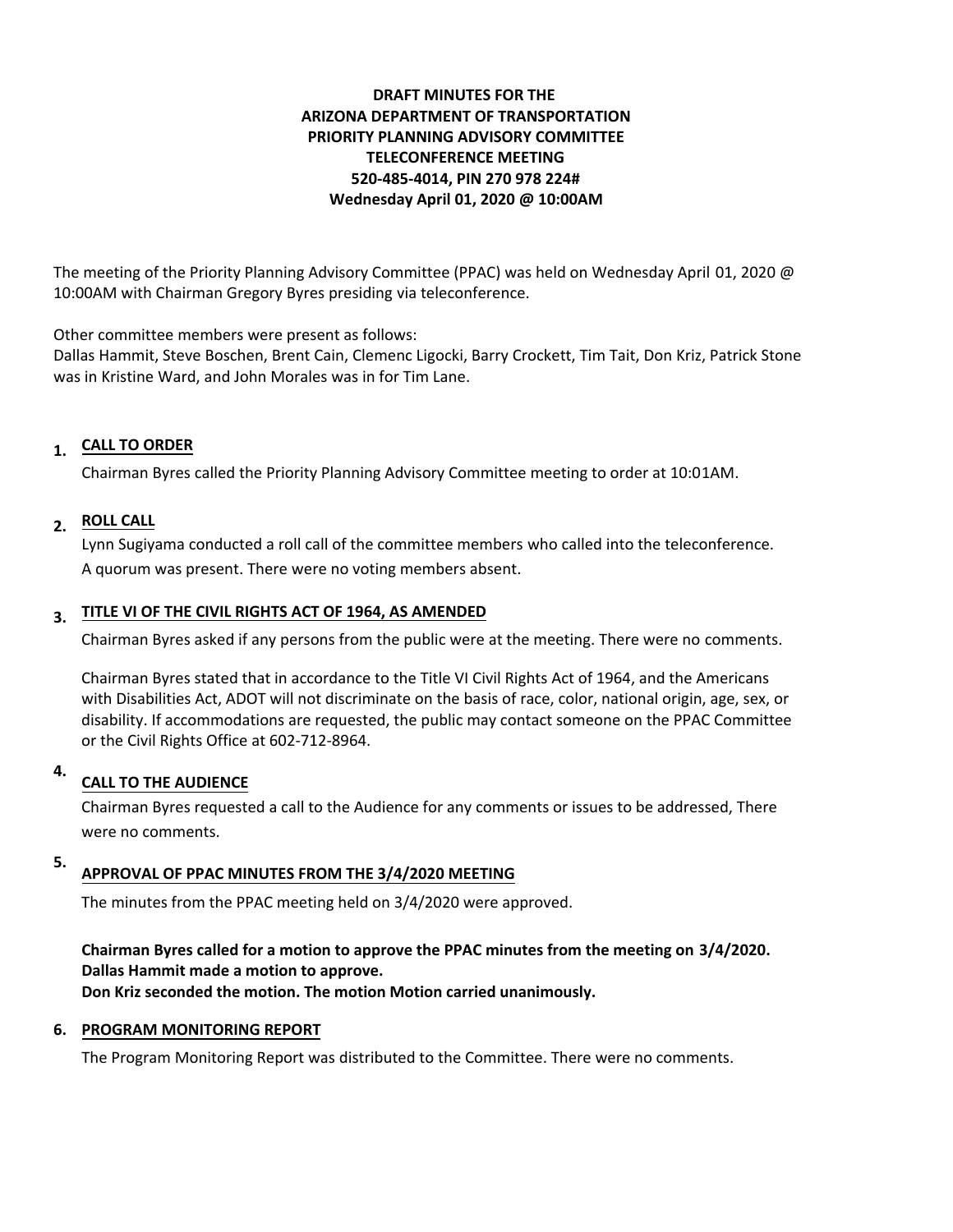## **2020-2024 TRANSPORTATION FACILITIES CONSTRUCTION: DISCUSSION AND POSSIBLE ACTION ON PROGRAM & PROJECT MODIFICATIONS**

| 7-1 | Route & MP:                | $I-17$ @ MP                                     |
|-----|----------------------------|-------------------------------------------------|
|     | <b>Project Name:</b>       | New River - Sunset Point (Invasive Plant Grant) |
|     | <b>Type of Work:</b>       | <b>Manage Invasive Species</b>                  |
|     | County:                    |                                                 |
|     | District:                  |                                                 |
|     | Schedule:                  |                                                 |
|     | Project:                   | M715001X TIP#: 101728                           |
|     | <b>Project Manager:</b>    | Kristin Gade                                    |
|     | <b>Program Amount:</b>     | \$0                                             |
|     | <b>New Program Amount:</b> | \$168,000                                       |
|     | <b>Requested Action:</b>   | Create new project                              |

**Item 7-1 was presented by: Kristin Gade Chairman called for a motion to approve Item 7-1. Dallas Hammit made the motion to approve. Patrick Stone seconded the motion. Motion carried unanimously.**

| $7-2$ | Route & MP:                | Statewide                                    |
|-------|----------------------------|----------------------------------------------|
|       | <b>Project Name:</b>       | USFWS Liaison (FY21 - FY25)                  |
|       | <b>Type of Work:</b>       | Section 7 review and programmatic agreements |
|       | County:                    | Statewide                                    |
|       | District:                  |                                              |
|       | Schedule:                  |                                              |
|       | Project:                   | M715101X TIP#: 101729                        |
|       | <b>Project Manager:</b>    | Kristin Gade                                 |
|       | <b>Program Amount:</b>     | \$0                                          |
|       | <b>New Program Amount:</b> | \$165,000                                    |
|       | <b>Requested Action:</b>   | Establish new project                        |

**Item 7-2 was presented by: Kristin Gade Chairman called for a motion to approve Item 7-2. Dallas Hammit made the motion to approve. Clem Ligocki seconded the motion. Motion carried unanimously.**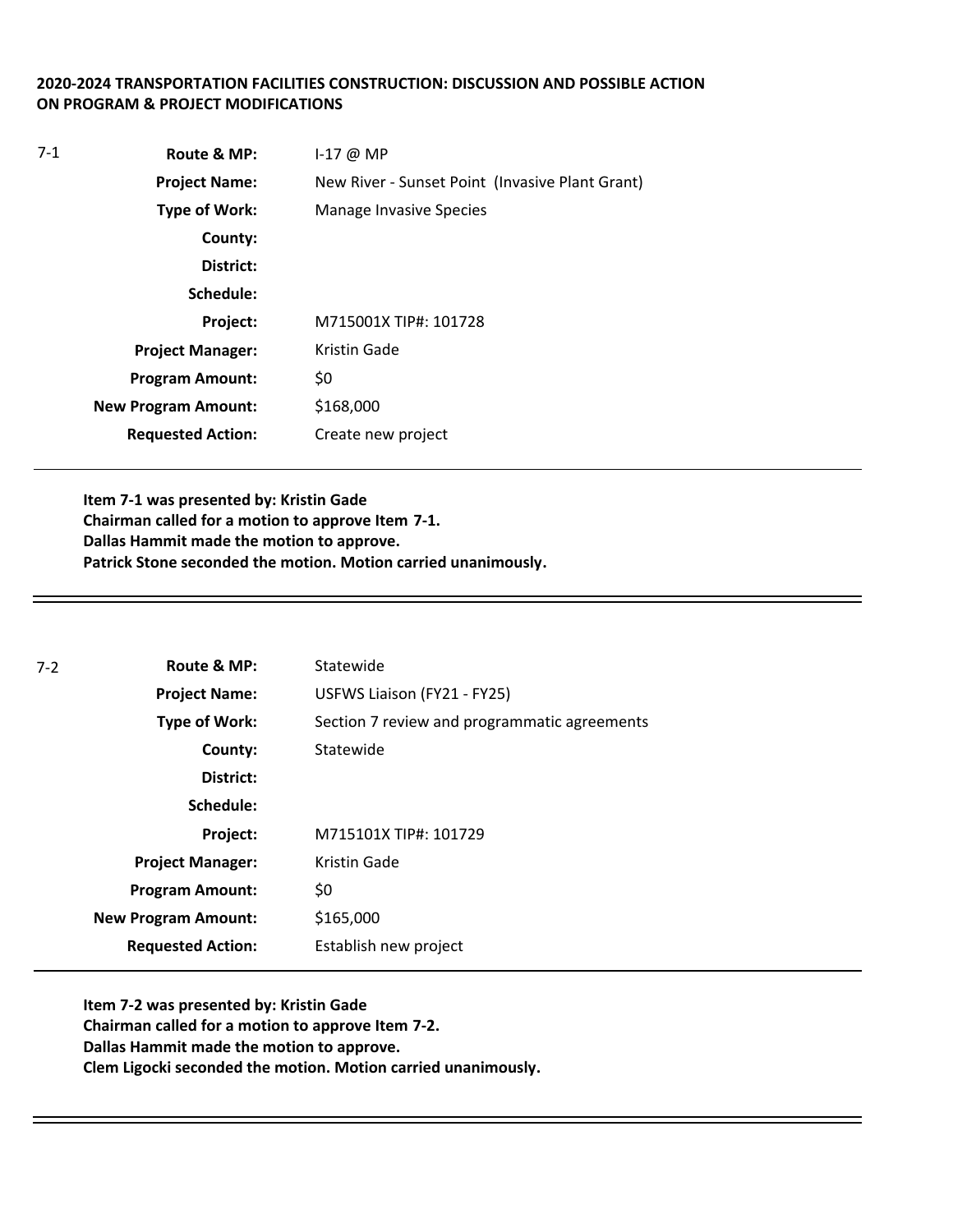| $7-3$ | Route & MP:                | Statewide                |
|-------|----------------------------|--------------------------|
|       | <b>Project Name:</b>       | <b>U.S. ACOE LIAISON</b> |
|       | <b>Type of Work:</b>       | Army Corps Liaison       |
|       | County:                    |                          |
|       | District:                  |                          |
|       | Schedule:                  |                          |
|       | Project:                   | M510602X TIP#: 100454    |
|       | <b>Project Manager:</b>    | Kristin Gade             |
|       | <b>Program Amount:</b>     | \$1,206,000              |
|       | <b>New Program Amount:</b> | \$1,387,000              |
|       | <b>Requested Action:</b>   | Increase budget. Update  |
|       |                            | Phase End Date.          |

**Item 7-3 was presented by: Kristin Gade Chairman called for a motion to approve Item 7-3. Dallas Hammit made the motion to approve. John Morales seconded the motion. Motion carried unanimously.**

| $7 - 4$ | Route & MP:                | SB 40B @ MP 195.6                   |
|---------|----------------------------|-------------------------------------|
|         | <b>Project Name:</b>       | RIO DE FLAG BRIDGE                  |
|         | <b>Type of Work:</b>       | <b>CONSTRUCT BRIDGE REPLACEMENT</b> |
|         | County:                    | Coconino                            |
|         | District:                  | Northcentral                        |
|         | Schedule:                  | FY 2020                             |
|         | Project:                   | H890501C TIP#: 7863                 |
|         | <b>Project Manager:</b>    | Olivier Mirza                       |
|         | <b>Program Amount:</b>     | \$5,578,000                         |
|         | <b>New Program Amount:</b> | \$6,478,000                         |
|         | <b>Requested Action:</b>   | Increase Budget.                    |
|         |                            | Move to 4th quarter.                |

**Item 7-4 was presented by: Olivier Mirza Chairman called for a motion to approve Item 7-4. Brent Cain made the motion to approve. Don Kriz seconded the motion. Motion carried unanimously.**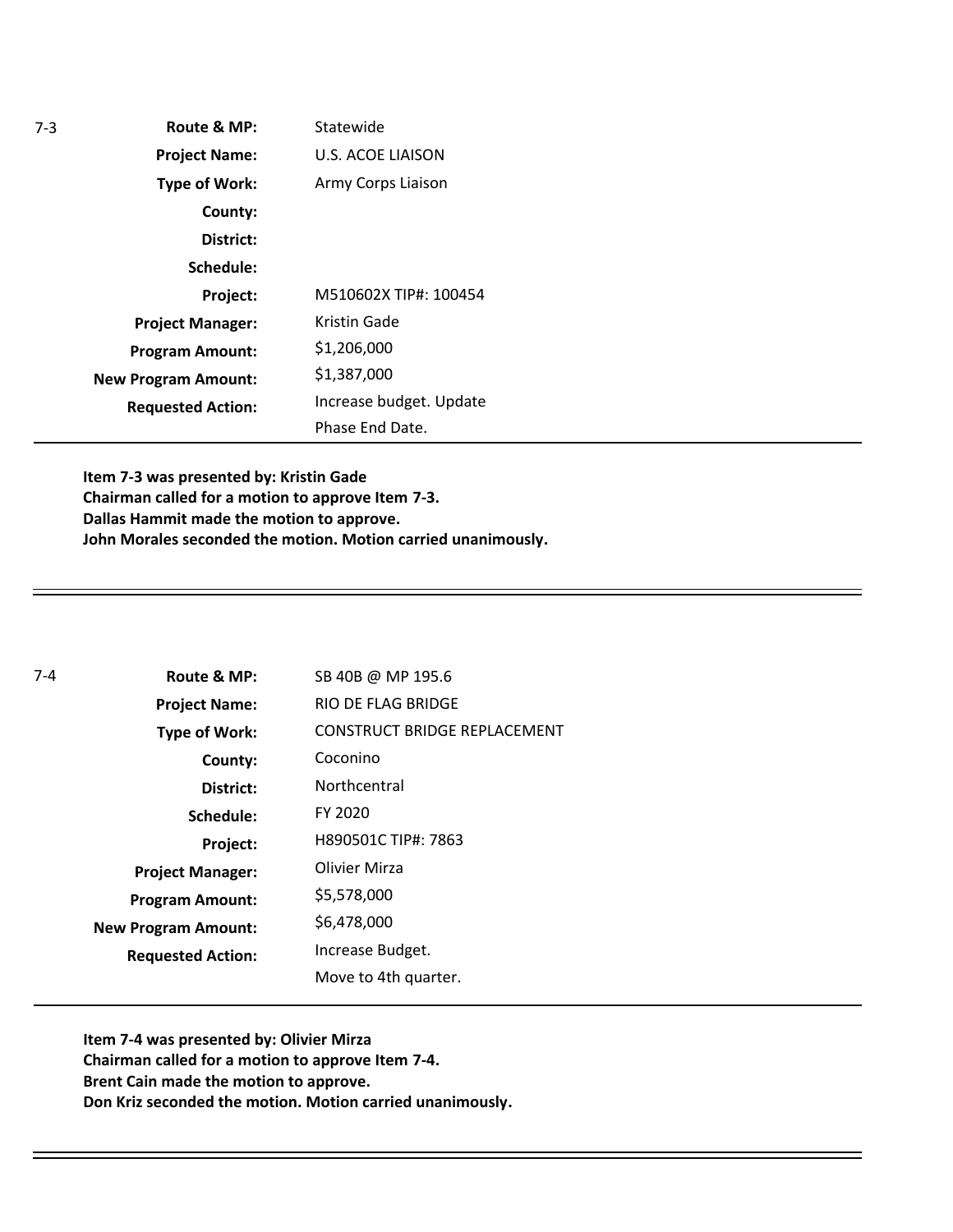| SR 101L @ MP 17.0                  |
|------------------------------------|
| 75TH AVE - I-17                    |
| <b>DESIGN GENERAL PURPOSE LANE</b> |
| Maricopa                           |
| Central                            |
|                                    |
| F031601D TIP#: 8894                |
| Rashidul Haque                     |
| \$0                                |
| \$9,010,000                        |
| <b>Establish New Project</b>       |
|                                    |

**Item 7-5 was presented by: Rashidul Haque Chairman called for a motion to approve Item 7-5. Dallas Hammit made the motion to approve. Patrick Stone seconded the motion. Motion carried unanimously.**

| $7-6$ | Route & MP:                | I-17 @ MP 298.0              |
|-------|----------------------------|------------------------------|
|       | <b>Project Name:</b>       | <b>SR 179 TI OP SB</b>       |
|       | <b>Type of Work:</b>       | <b>BRIDGE REHABILITATION</b> |
|       | County:                    | Yavapai                      |
|       | District:                  | Northcentral                 |
|       | Schedule:                  |                              |
|       | Project:                   | F031401L TIP#: 100189        |
|       | <b>Project Manager:</b>    | Sandy Thoms                  |
|       | <b>Program Amount:</b>     | \$100,000                    |
|       | <b>New Program Amount:</b> | \$0                          |
|       | <b>Requested Action:</b>   | Delete project.              |

**Item 7-6 was presented by: Sandy Thoms Chairman called for a motion to approve Item 7-6. Steve Boschen made the motion to approve. Barry Crockett seconded the motion. Motion carried unanimously.**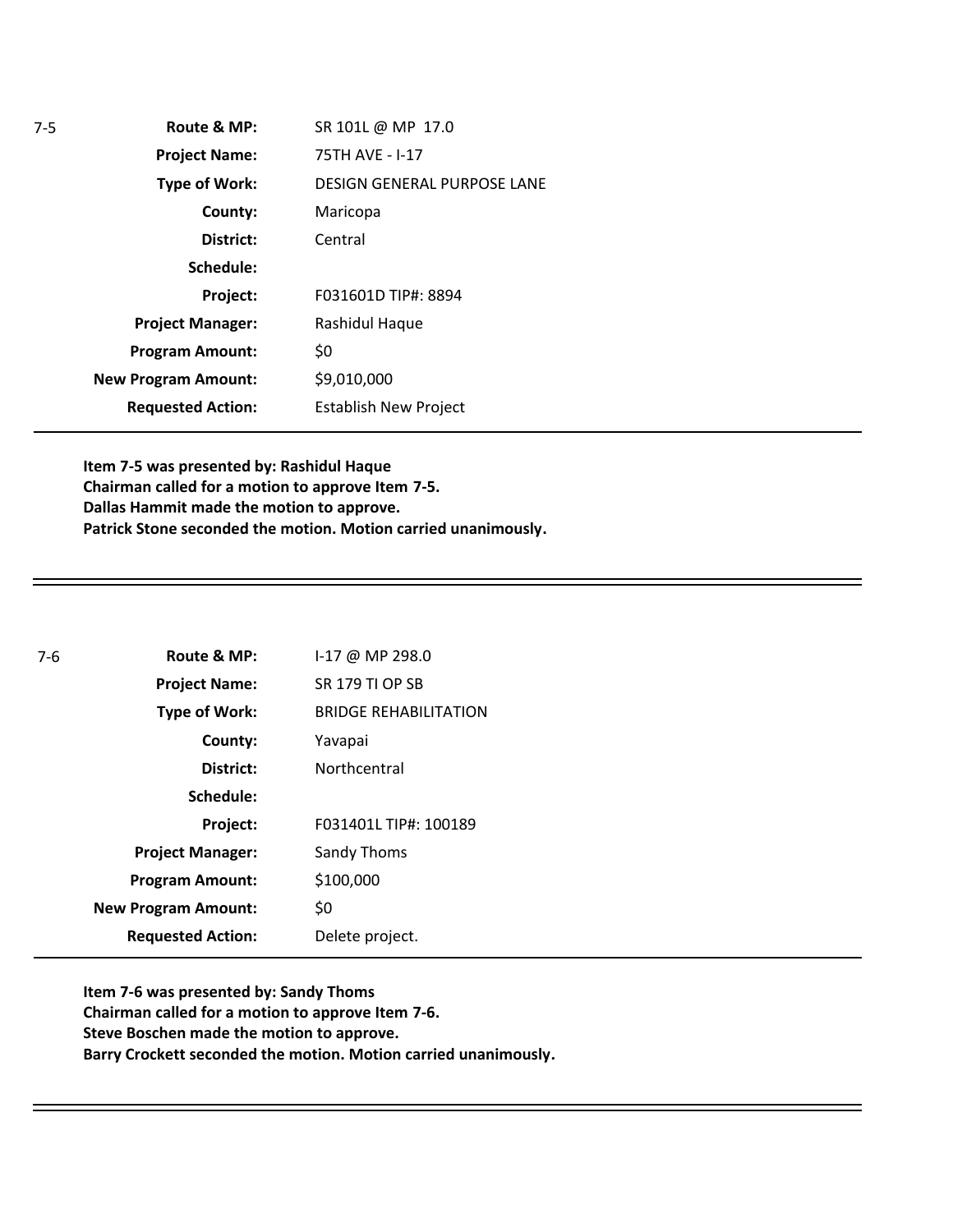**Route & MP: County: District: Schedule: Project Name: Type of Work: Project Manager: Project: Requested Action: New Program Amount: Program Amount:** SR 24 @ MP 1.0 ELLSWORTH RD - IRONWOOD DR DESIGN NEW ROADWAY Maricopa Central H891501D TIP#: 100230 Tafwachi Katapa \$14,459,000 \$14,787,000 Add Scope,Increase Budget,Change Project Limits.

**Item 7-7 was presented by: Tafwachi Katapa Chairman called for a motion to approve Item 7-7. ŒŒÇŒ}lšš made the motion to approve.** Patrick Stone seconded the motion. Motion carried unanimously X

| $7-8$ | Route & MP:                | SR 79 @ MP 135.9                    |
|-------|----------------------------|-------------------------------------|
|       | <b>Project Name:</b>       | GILA RIVER BRIDGE STR # 501         |
|       | <b>Type of Work:</b>       | <b>CONSTRUCT BRIDGE REPLACEMENT</b> |
|       | County:                    | Pinal                               |
|       | District:                  | Southcentral                        |
|       | Schedule:                  |                                     |
|       | Project:                   | F010201D TIP#: 8796                 |
|       | <b>Project Manager:</b>    | Tafwachi Katapa                     |
|       | <b>Program Amount:</b>     | \$2,400,000                         |
|       | <b>New Program Amount:</b> | \$2,682,000                         |
|       | <b>Requested Action:</b>   | Increase budget                     |

**Item 7-8 was presented by: Tafwachi Katapa Chairman called for a motion to approve Item 7-8. Dallas Hammit made the motion to approve. Clem Ligocki seconded the motion. Motion carried unanimouslyX**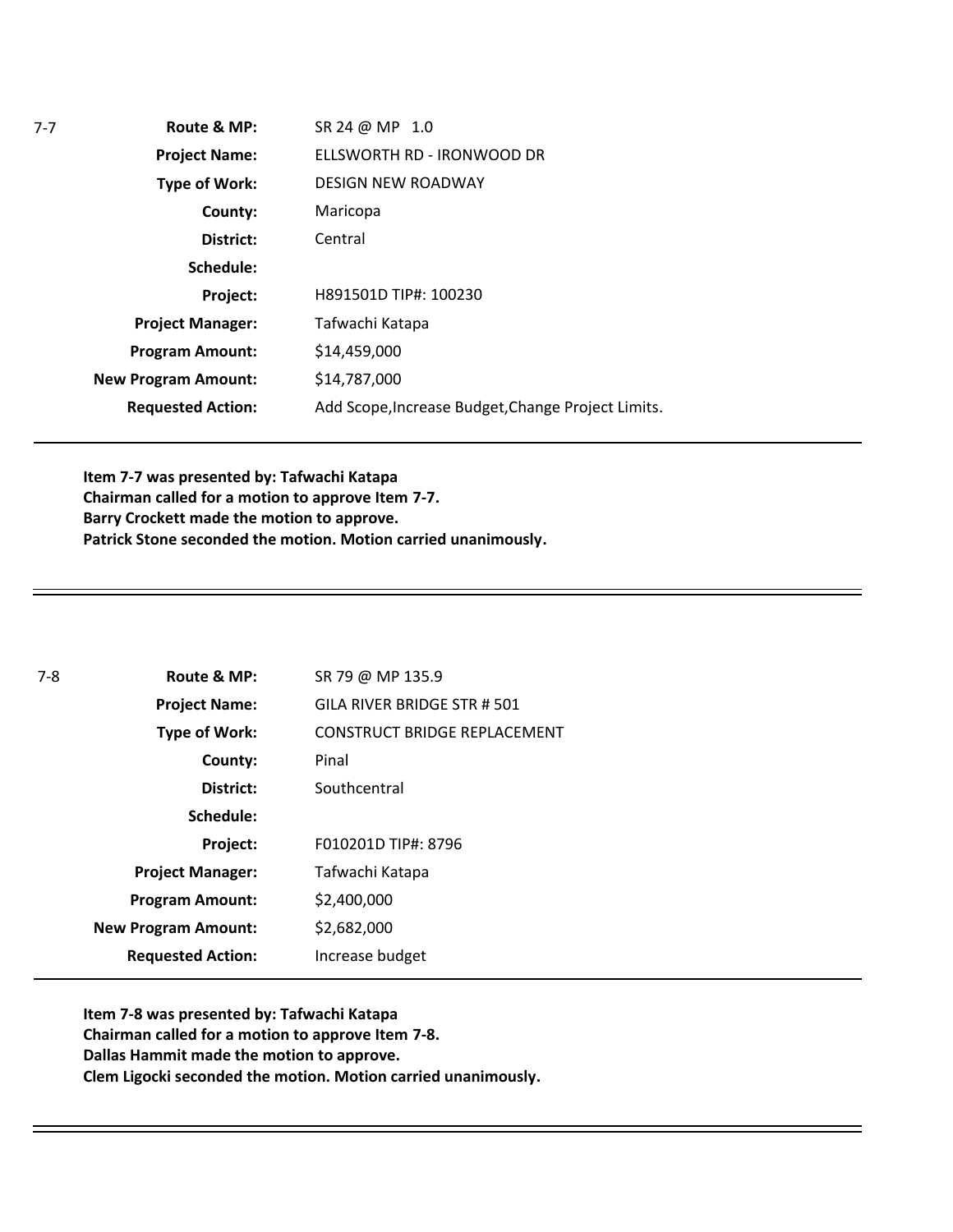| Route & MP:                | Local                             |
|----------------------------|-----------------------------------|
| <b>Project Name:</b>       | BANKARD AVENUE PAVING PROJECT     |
| <b>Type of Work:</b>       | SHOULDER PAVING / CURB AND GUTTER |
| County:                    | Santa Cruz                        |
| District:                  | Southcentral                      |
| Schedule:                  |                                   |
| Project:                   | T020501C TIP#: 100276             |
| <b>Project Manager:</b>    | Tafwachi Katapa                   |
| <b>Program Amount:</b>     | \$215,000                         |
| <b>New Program Amount:</b> | \$0                               |
| <b>Requested Action:</b>   | Delete Project.                   |
|                            |                                   |

**Item 7-9 was presented by: Tafwachi Katapa Chairman called for a motion to approve Item 7-9. Steve Boschen made the motion to approve. John Morales seconded the motion. Motion carried unanimously**

| 7-10 | Route & MP:                | Statewide                                 |
|------|----------------------------|-------------------------------------------|
|      | <b>Project Name:</b>       | <b>PBPD Guidelines</b>                    |
|      | Type of Work:              | Guidelines Development and Implementation |
|      | County:                    |                                           |
|      | District:                  |                                           |
|      | Schedule:                  |                                           |
|      | Project:                   | M715301X TIP#: 101734                     |
|      | <b>Project Manager:</b>    | <b>Todd Emery</b>                         |
|      | <b>Program Amount:</b>     | \$0                                       |
|      | <b>New Program Amount:</b> | \$77,000                                  |
|      | <b>Requested Action:</b>   | Establish new project                     |

**Item 7-10 was presented by: Todd Emery Chairman called for a motion to approve Item 7-10. Dallas Hammit made the motion to approve. Steve Boschen seconded the motion. Motion carried unanimously**

7-9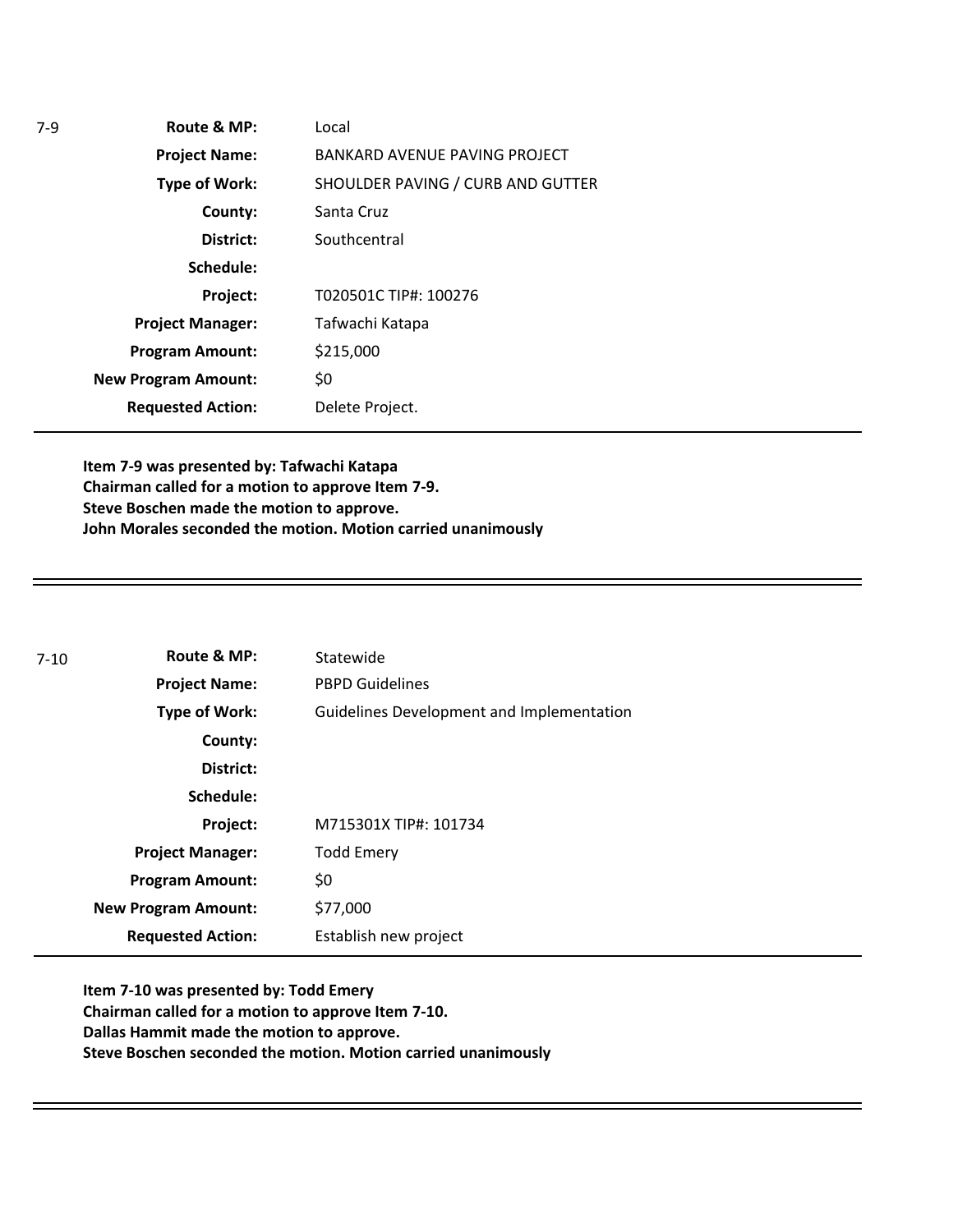**Route & MP: County: District: Schedule: Project Name: Type of Work: Project Manager: Project: Requested Action: New Program Amount:** 7-11 **Program Amount:** Local ACOMA BLVD N AND PIMA DRIVE NORTH PEDESTRIAN HYBRID BEACON Mohave Northwest T020201C TIP#: 100175 Trent Kelso \$0 \$340,000 Establish Construction Project

**Item 7-11 was presented by: Trent Kelso Chairman called for a motion to approve Item 7-11. Patrick Stone made the motion to approve. Don Kriz seconded the motion. Motion carried unanimously**

| $7-12$ | Route & MP:                | 1-40 @ MP 22                |
|--------|----------------------------|-----------------------------|
|        | <b>Project Name:</b>       | <b>Haviland Rest Area</b>   |
|        | <b>Type of Work:</b>       | <b>Expand Truck Parking</b> |
|        | County:                    | Mohave                      |
|        | District:                  | <b>Northwest</b>            |
|        | Schedule:                  |                             |
|        | Project:                   | F032001D TIP#: 101732       |
|        | <b>Project Manager:</b>    | Trent Kelso                 |
|        | <b>Program Amount:</b>     | \$0                         |
|        | <b>New Program Amount:</b> | \$554,000                   |
|        | <b>Requested Action:</b>   | Establish new project       |

**Item 7-12 was presented by: Trent Kelso Chairman called for a motion to approve Item 7-12. Dallas Hammit made the motion to approve. Steve Boschen seconded the motion. Motion carried unanimously Discussion followed if Items 7-12 and 7-13 can be Design / Build projects to make the schedule for construction sooner. Patrick Stone will check if there is capacity in the Program to fund the construction sooner than scheduled.**